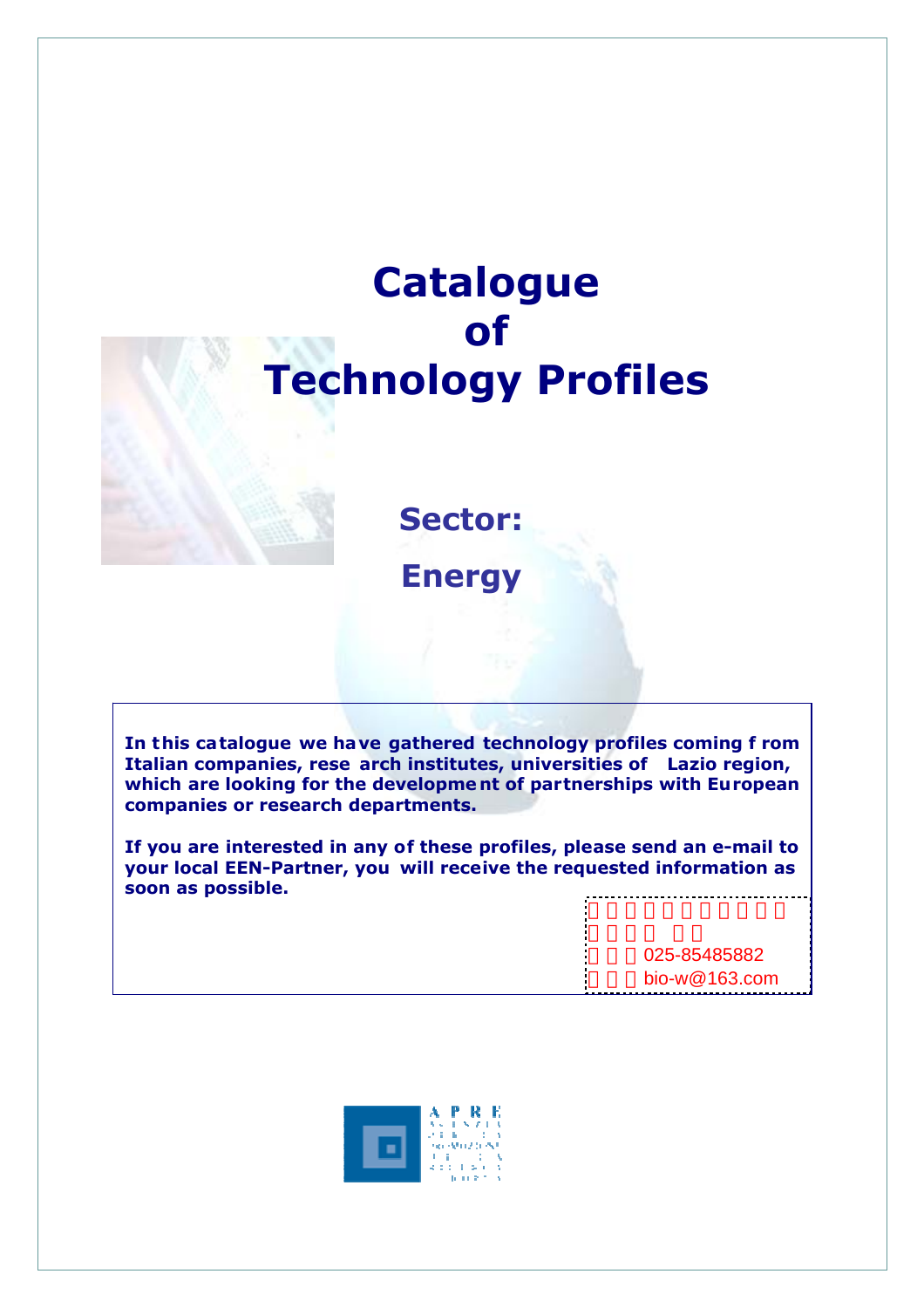

# **Technology Requests**

| <b>TITLE Page</b>                                                                      |   |
|----------------------------------------------------------------------------------------|---|
|                                                                                        |   |
| AC e DC Electric Generator for mobile devices based on<br>renouvable sources of energy |   |
| Radiofrequency card hardening and manufacturing                                        | 5 |
| Design a package IP65 with integrated solar cell                                       | 6 |
| Electronic devices for physical and chemical measurement                               |   |



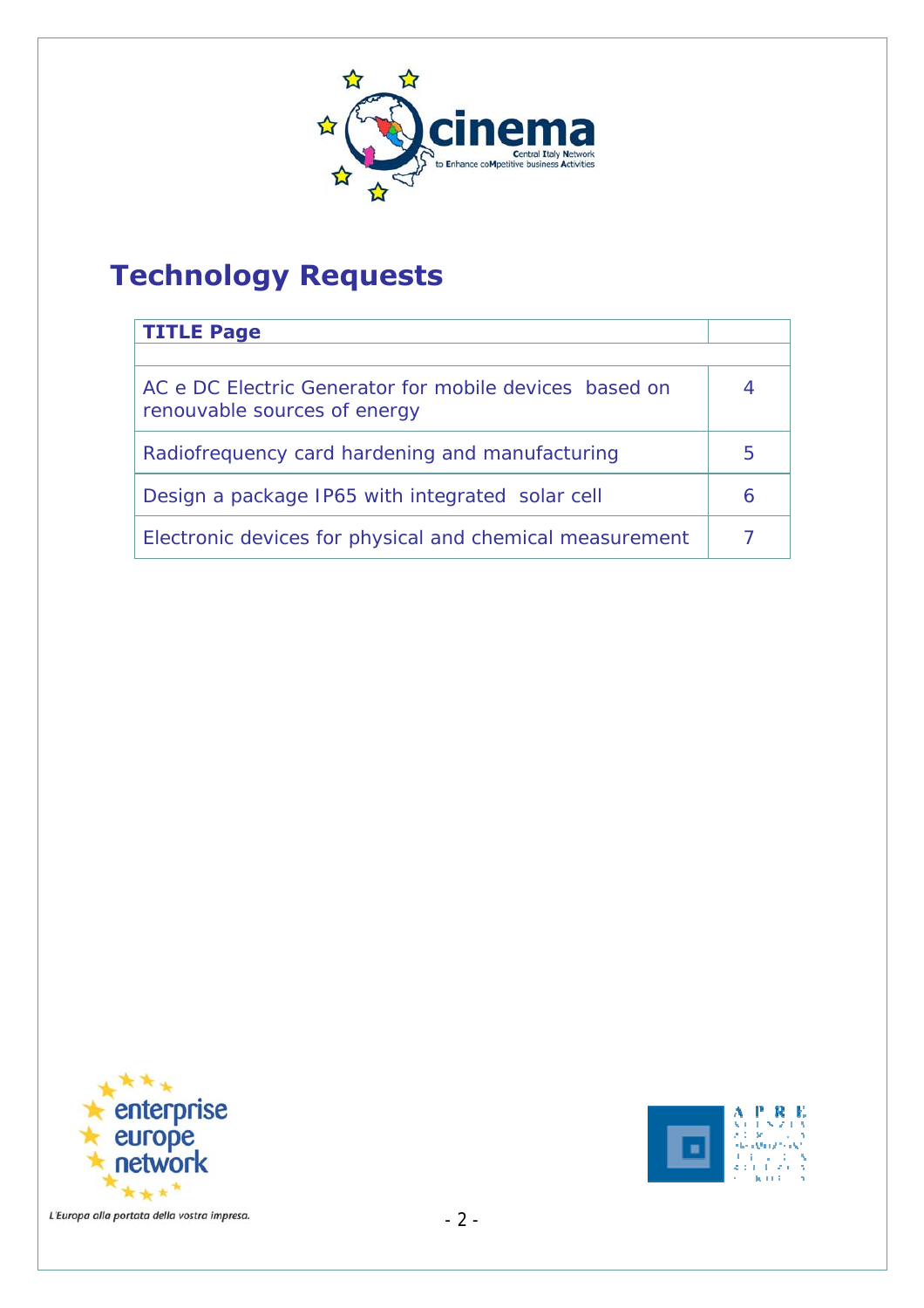

# **Technology Offers**

| <b>TITLE Page</b>                                                                                                   |    |  |
|---------------------------------------------------------------------------------------------------------------------|----|--|
|                                                                                                                     |    |  |
| Low-cost device for wireless telemetry and remote control<br>of systems                                             | 8  |  |
| Reinforced autorechargeable motorized locks                                                                         | 9  |  |
| Energy generation floating system based on sea waves                                                                | 10 |  |
| Plasma torch reactor for the inertisation of hazardous<br>wastes                                                    | 11 |  |
| <b>Environmental System Analysis Srl</b>                                                                            | 12 |  |
| Easy-to-transport compact electric generation system with<br>accumulation fuelled by photovoltaic or aeolian energy | 13 |  |
| Induction generator (thermo- or chemical-based)                                                                     | 14 |  |
| Energy management and energy efficiency in buildings                                                                | 15 |  |
| Electric generation systems with accumulation fuelled by<br>photovoltaic or aeolian energy                          | 16 |  |



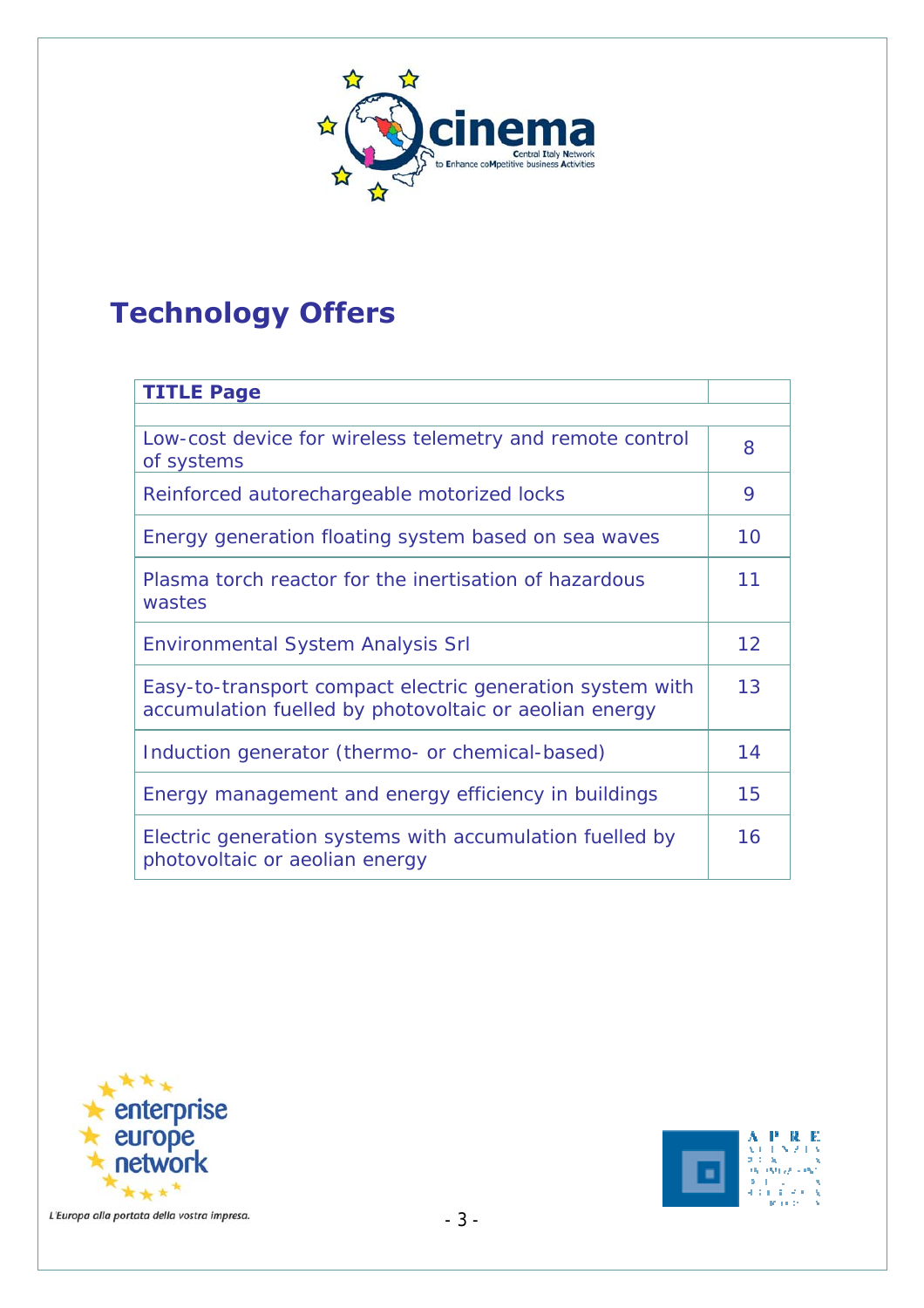

# **Abstracts**

# **Title**

AC e DC Electric Generator for mobile devices based on renouvable sources of energy

#### **Abstract**

An Italian SME, working in the Conservation of Cultural Heritage field is looking for two kinds of electric generator fuelled by renewable sources of energy: one is a power supply (that is AC generator) for mobile devices (max size 10x8x25 cm, preferably less) and the other is an AC generator for portable (but non mobile) devices (without constraint on the size). All these devices have to be used for the restauration and the monitoring of the historical and cultural heritage.

# **Type of Cooperation**

The partners must supply this firm with its generators, and eventually customize them to feet with particular requirements, giving technical assistance after the sale The partner sought can be a SME or an industry that designs, produces and sells electric generator.



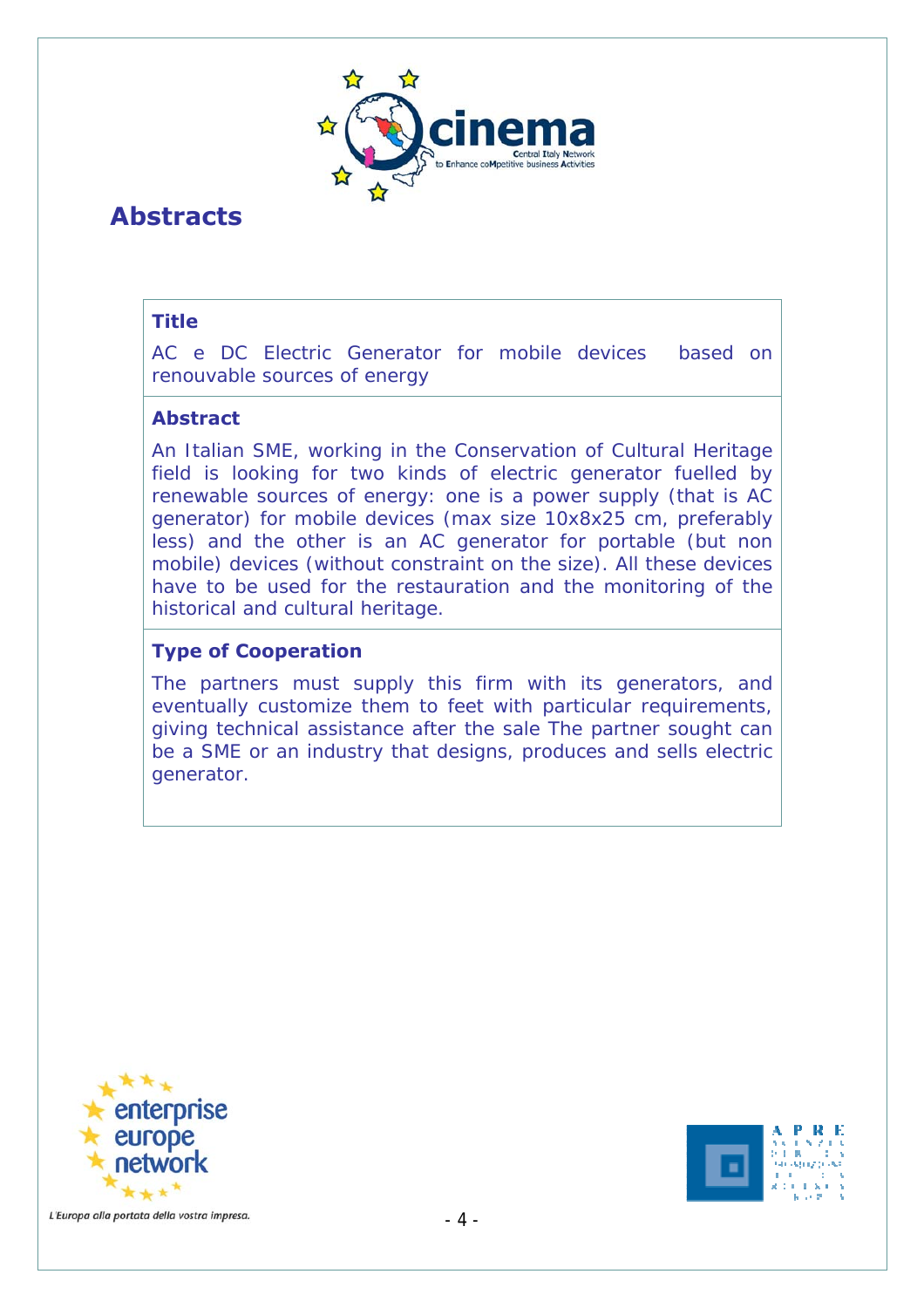

Radiofrequency card hardening and manufacturing

#### **Abstract**

An Italian SME, working in the Conservation of Cultural Heritage field, is designing a monitoring system. It is finding for the hardening of a high frequency card already designed.

The radiofrequency card that will be hardened in contained into an IP65 package. The working range of temperature has to be at least  $[-200 + 70]$ , and the percentage of humidity in the air has to be as high as possible.

The device will have sharp variations in temperature, that can condense the humidity in the air into the package. The firm is finding for the hardening of the card (that can consist in the introduction of a vacuum valve into the package, or in drawing up the card a suitable resin, or other), and for the card manufacturing too.

# **Type of Cooperation**

The partners must engeenirize a card designed from the firm, and eventually its package. Then they have to realize the engineered card and the package, giving technical assistance after the sale. The partner sought can be a SME or an industry that designs, produces and sells electronic cards and packages.



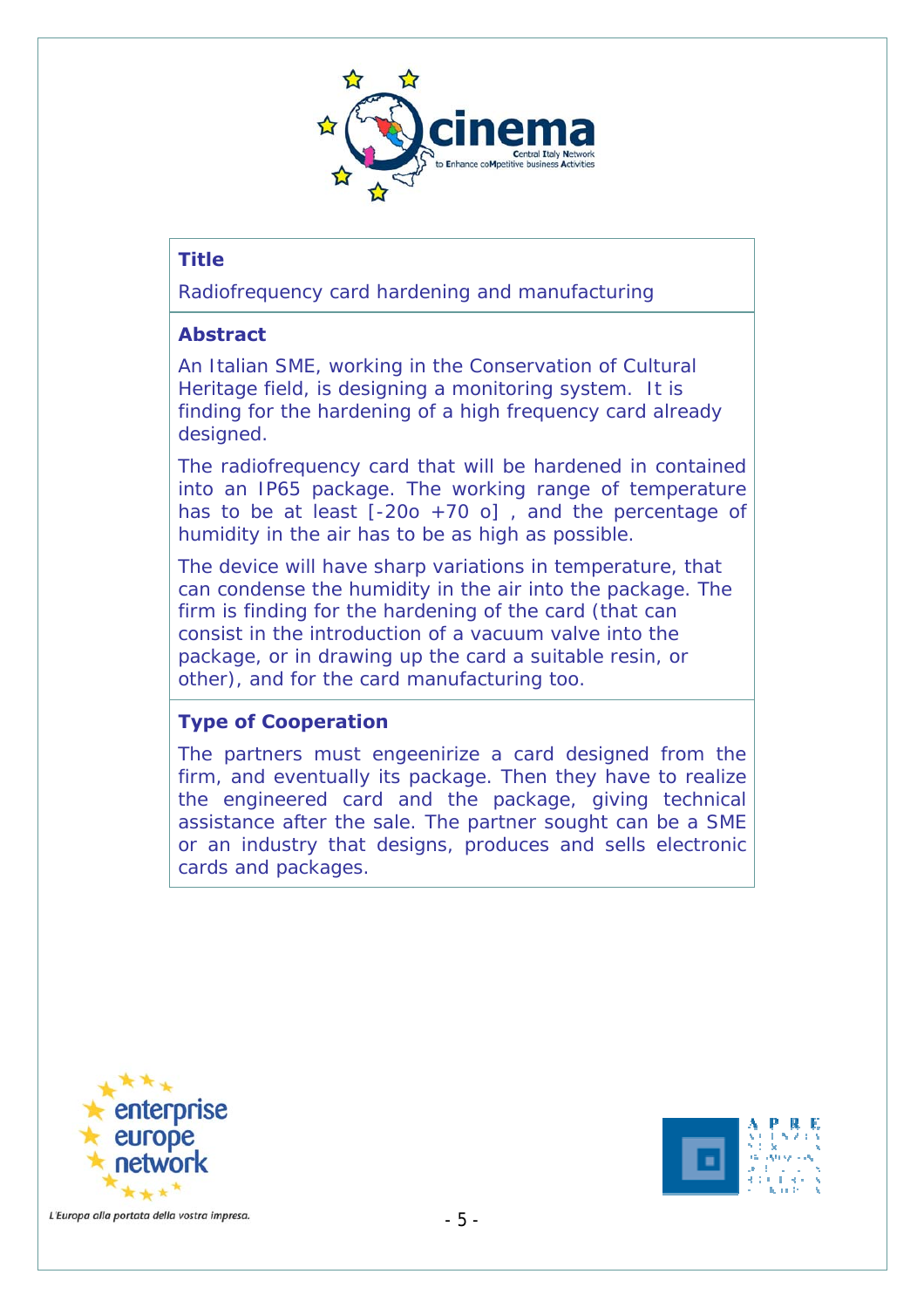

Design a package IP65 with integrated solar cell

#### **Abstract**

An Italian SME, working in the Conservation of Cultural Heritage field. It is designing a monitoring system for historical and artistic objects. It is finding an IP65 package for its sensors, designed to include solar cells over one of its side, and a vacuum valve (that is a valve which allows to make vacuum into the package).

The package requested has to be compliant with IP65 specifications (at least). They are: dust must not enter at all and water jets directed at the enclosure from any direction must not have any harmful effects. This package has to be designed so that one of its sides includes some solar cells (max 30 cm2). Moreover it has have a valve which allows to create vacuum into the package.

# **Type of Cooperation**

The partners must design for an Italian SME the packages, and eventually customize them to feet with particular requirements, giving technical assistance Then the partner must supply an Italian SME with the designed packages. The partner sought can be a SME or an industry that designs, produces and sells packages.



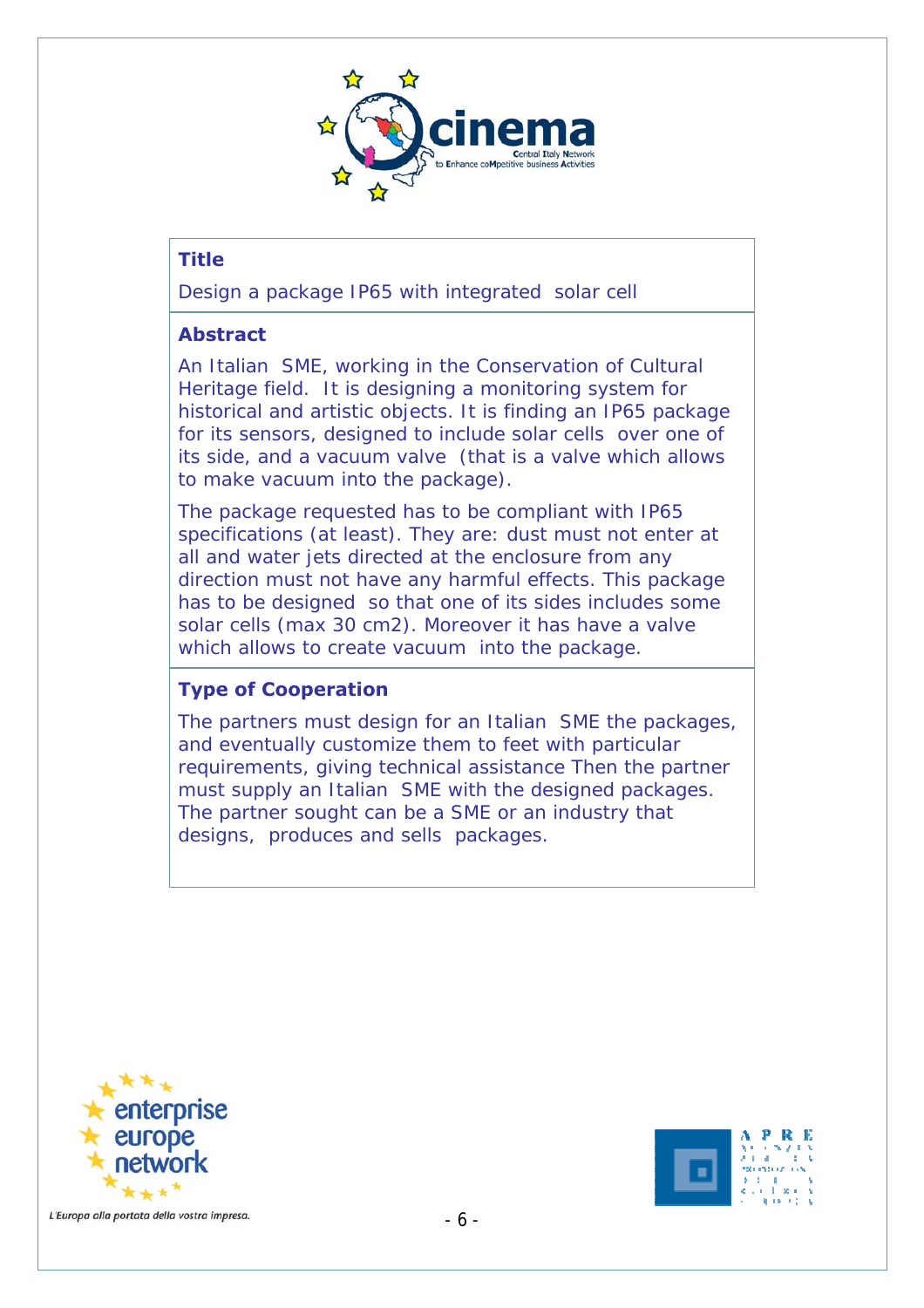

Electronic devices for physical and chemical measurement

#### **Abstract**

An Italian SME is working in the Conservation of Cultural Heritage field. It is looking for electronic transducers (sensors) of different parameters size to monitoring the state of conservation of historical and artistic heritage, at the highest stage of technology. The physical parameters of interest are mechanical , that are temperature, humidity, tension, extent, position, colour, and others. The chemical parameters are the local percentage of polluting agent in the air.

# **Type of Cooperation**

The partners must supply an Italian SME with its transducer, giving technical assistance during the designing and the testing of the device which will use the sensor, and during the device's operation The partner sought can be a SME, an industry that designs, produces and sells electronic transducers, or a distributor of electronic transducers.



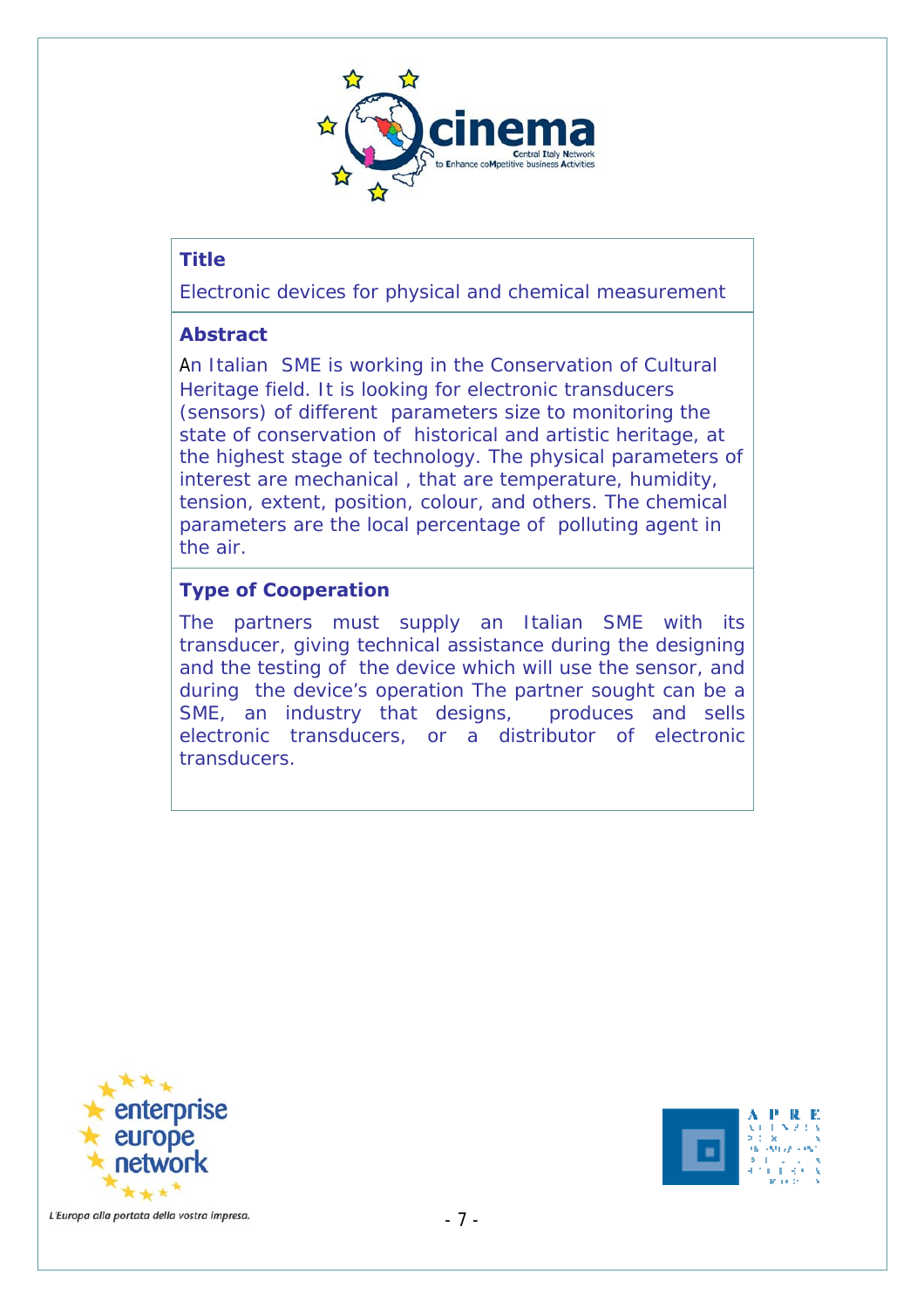

Low-cost device for wireless telemetry and remote control of systems

#### **Abstract**

A firm located in Rome specialised in research, planning and implementation of electrical energy generation systems fuelled by a renewable source has created a line of electrical generators with accumulation. These generators are photovoltaic but also aeolian, fixed or portable, highly innovative, adaptable to every use. A commercial agreement with technical assistance is sought.

# **Type of Cooperation**

Distributors, manufacturers and assemblers interested in all kinds of devices that require an autonomous and clean source of energy (Middle-sized) are sought for commercial agreement with technical assistance.



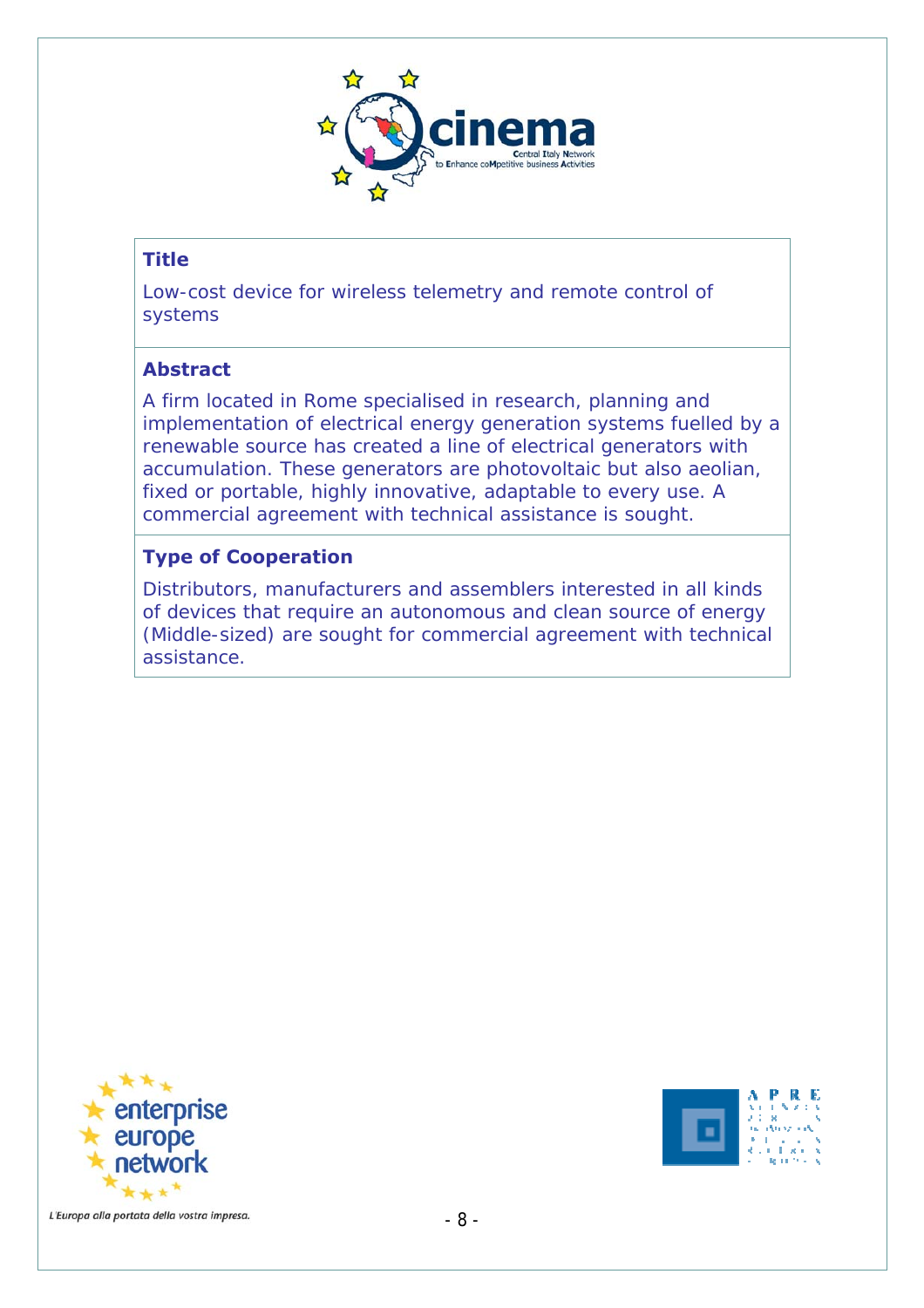

Reinforced autorechargeable motorized locks

#### **Abstract**

A SmE, located in Rome, offers a reinforced auto-rechargeable motorized lock in stainless steal. The lock is easy to open & to lock with a pressure of a button or remote control. Particular is its fast mechanical & electrical assembling capability even in areas without electricity; locks can be supplied using photovoltaic array with doors or gates far from electrical links. The SmE is looking for Distributors, manufacturer, assemblers interested in commercial agreements with technical assistance.

#### **Type of Cooperation**

The SmE is looking for collaborations with distributors, manufacturers and assemblers from the Energy and other applications sector.

The SmE is interested in developing a new market for the equipment which is already been launched. They want to generate new commercial agreements offering all technical support needed and will adapt the technology to the specific needs of each assembler, manufacturer or distributor. The commercial agreement includes technical assistance, e.g. assembly, engineering and also technical consultancy while requested.



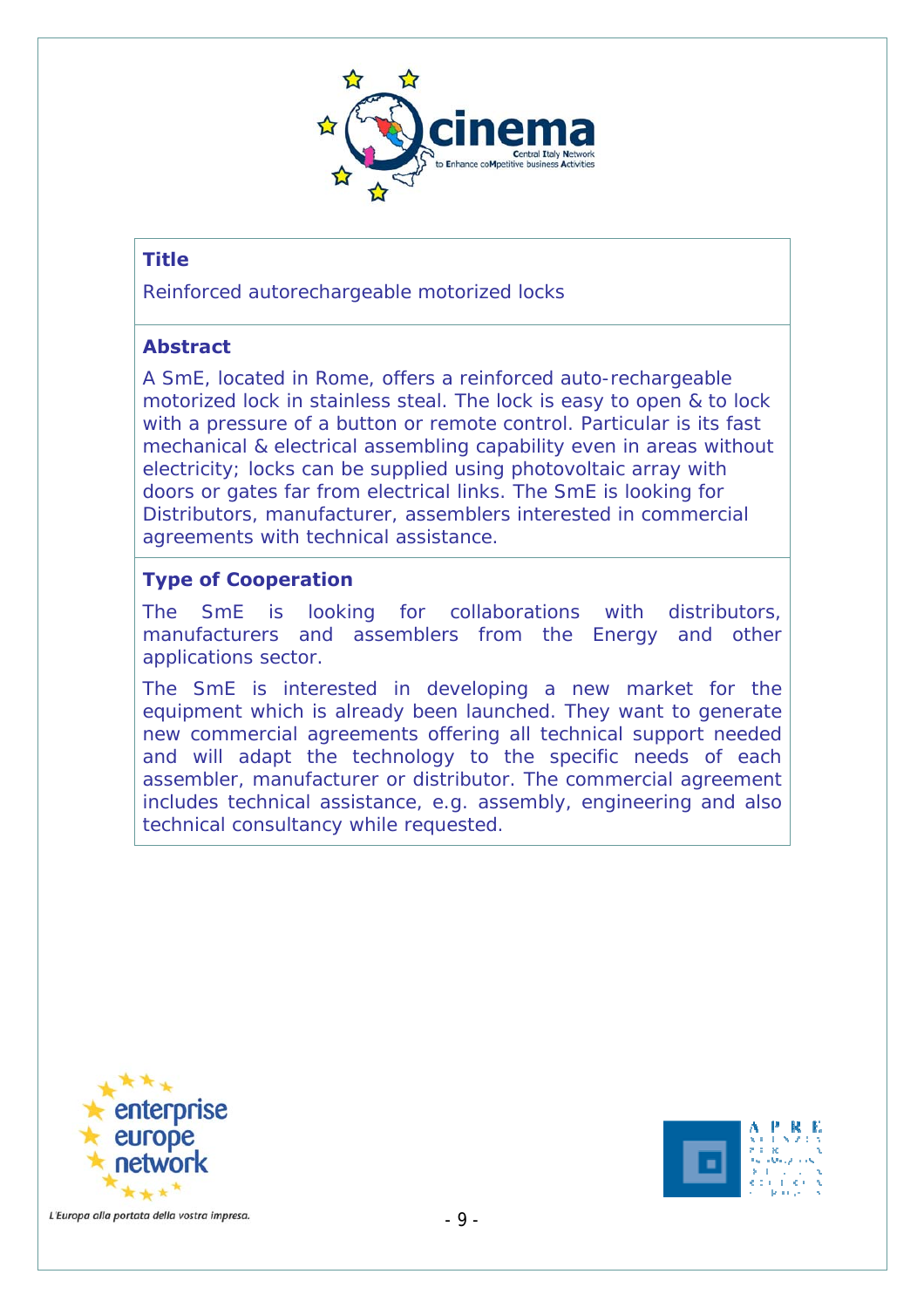

Energy generation floating system based on sea waves

# **Abstract**

An Italian firm has patented an innovative power generator based on energy coming from sea waves. Engineering efforts were spent to adapt operations of the power generators to the specific characteristics of the seas: climate, kind of water, wind etc change a lot from Mediterranean Sea to other seas and therefore the power system must be flexible in the operations as well as in installation.

# **Type of Cooperation**

Power companies and agencies for the environment are sought as partners for mature technology in the production of mechanical components, alternators, carpentry stainless steel.



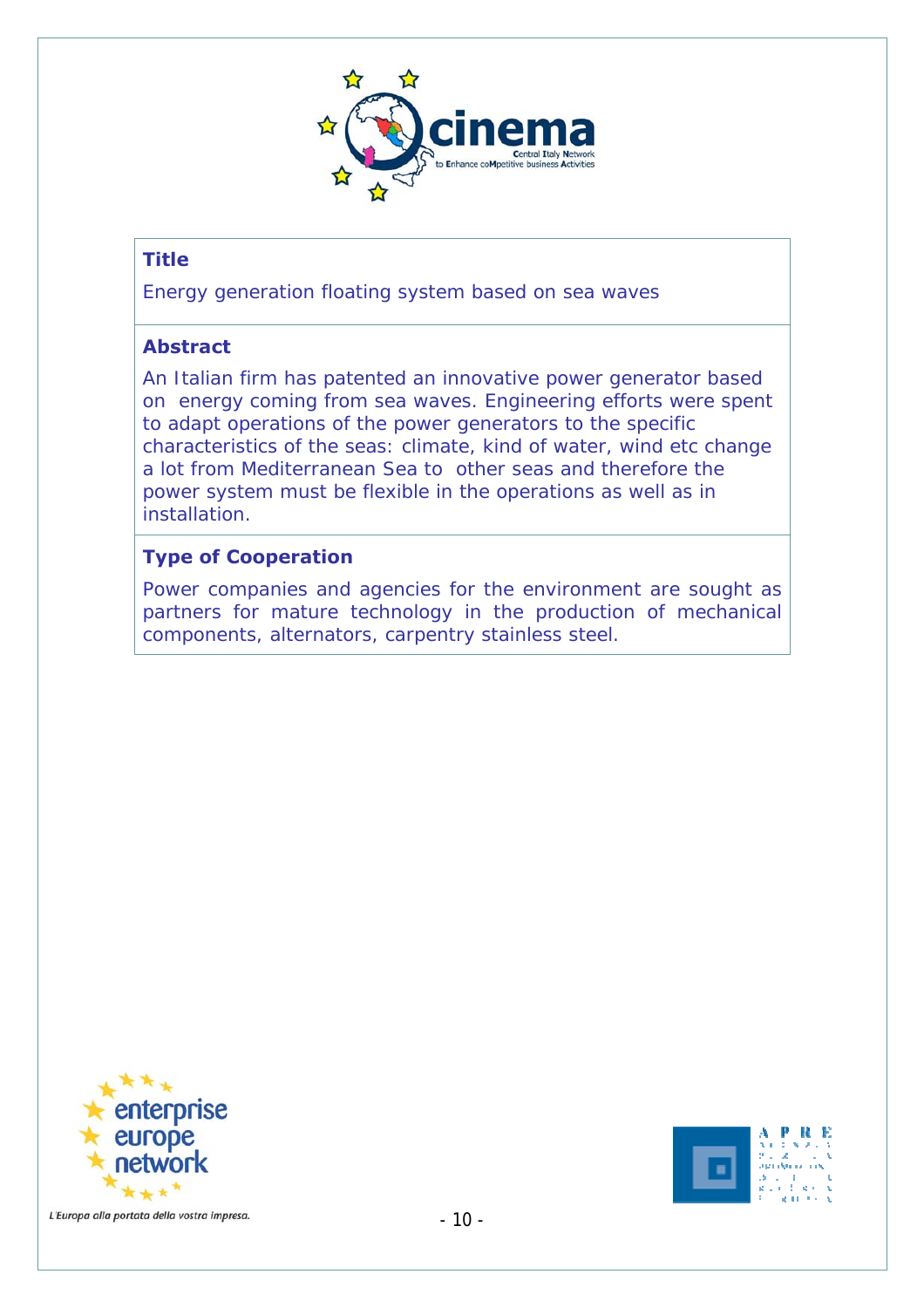

Plasma torch reactor for the inertisation of hazardous wastes

#### **Abstract**

An Italian reference centre for innovation in materials and in related production technologies has developed an innovative system for the treatment of noxious wastes. The plasma torch reactor is a very compact system that allows the treatment of hazardous wastes (PCB, asbestos, hazardous ashes, biomass, furnace dusts) with the only production of a completely inert vitrified slag.

#### **Type of Cooperation**

The centre is looking for industry or universities that can suggest new possible applications, technical Co-operation, commercial Agreement with Technical Assistance, Manufacturing agreement (Subcontracting & Co-contracting).



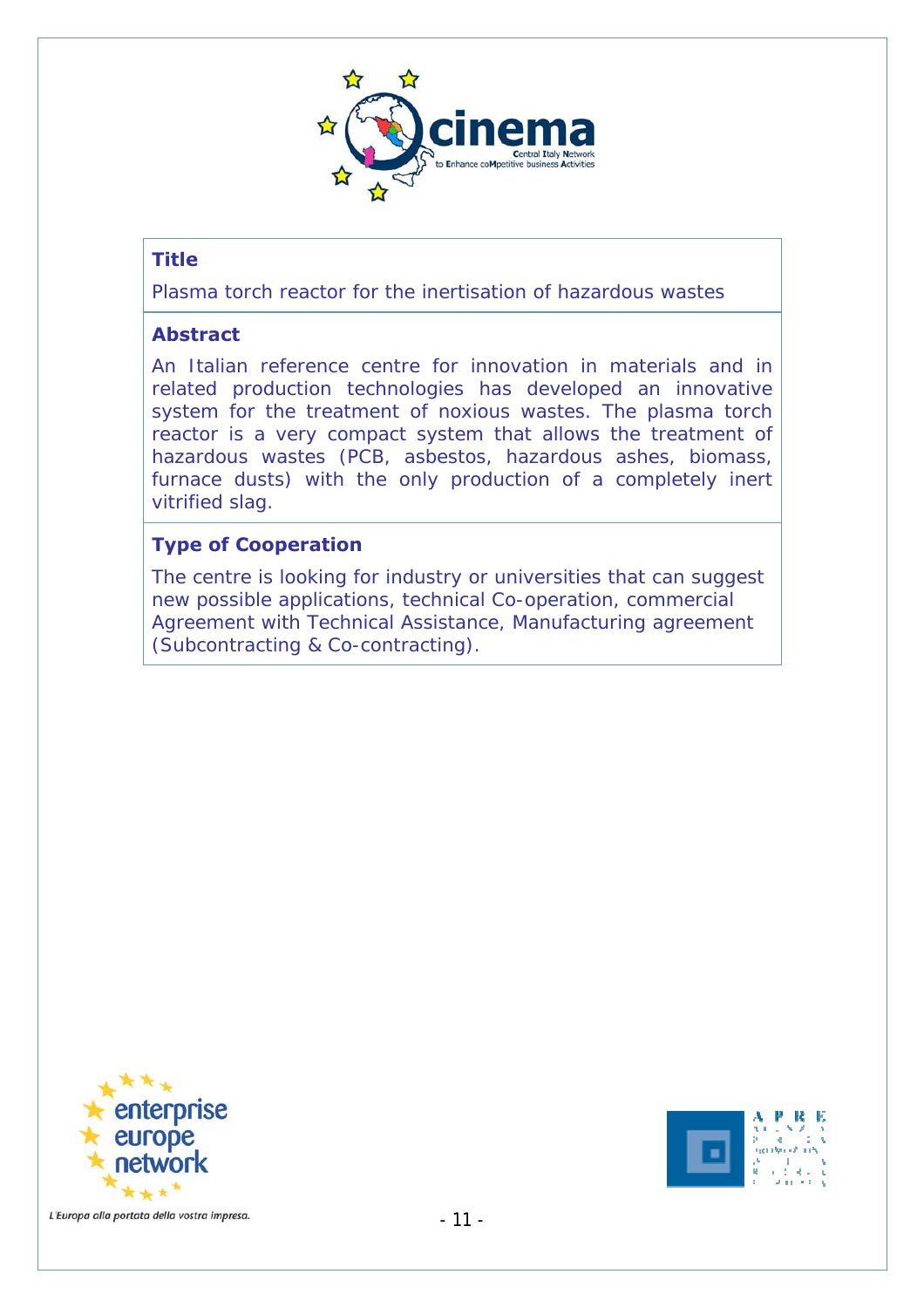

Environmental System Analysis

#### **Abstract**

An Italian company, active in air quality modeling and forecasting sector, offers Air Quality Manager, a comprehensive DSS that allows to perform complex scenario analysis. The service developed is specially suited for companies operating in the sector of wind energy production, since it provides detailed information about wind potential in a given area to rapidly and precisely determine if preparing a business plan or give up..

#### **Type of Cooperation**

The partners sought are companies involved on the wind energy production market for technical cooperation agreements.



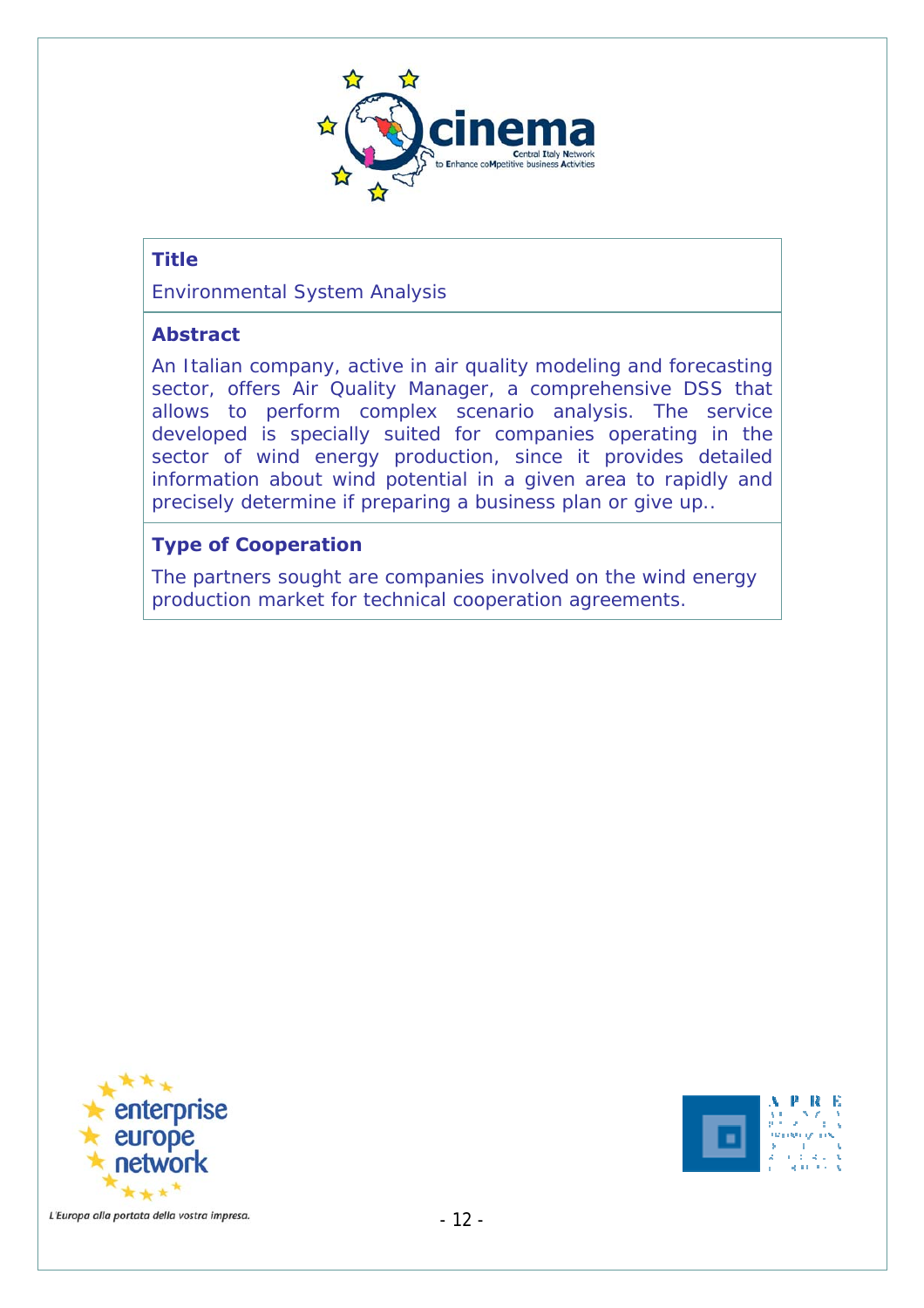

Easy-to-transport compact electric generation system with accumulation fuelled by photovoltaic or aeolian energy

#### **Abstract**

A firm located in Rome specialised in research, planning and implementation of electrical energy generation systems fuelled by a renewable source has created a line of electrical generators with accumulation. These generators are photovoltaic but also aeolian. Starting from their product portfolio of fixed systems, an innovative product line extremely compact and suitable for transportation (e.g. in an airplane) has been created. A commercial agreement with technical assistance is sought

#### **Type of Cooperation**

Looking for partners such as distributors, manufacturers and assemblers interested in all kinds of devices that require an autonomous and clean source of energy in the specific area of energy and other applications. The aim is to develop new EU markets for the equipment. The company will offer all technical support needed and will adapt the technology to specific needs.



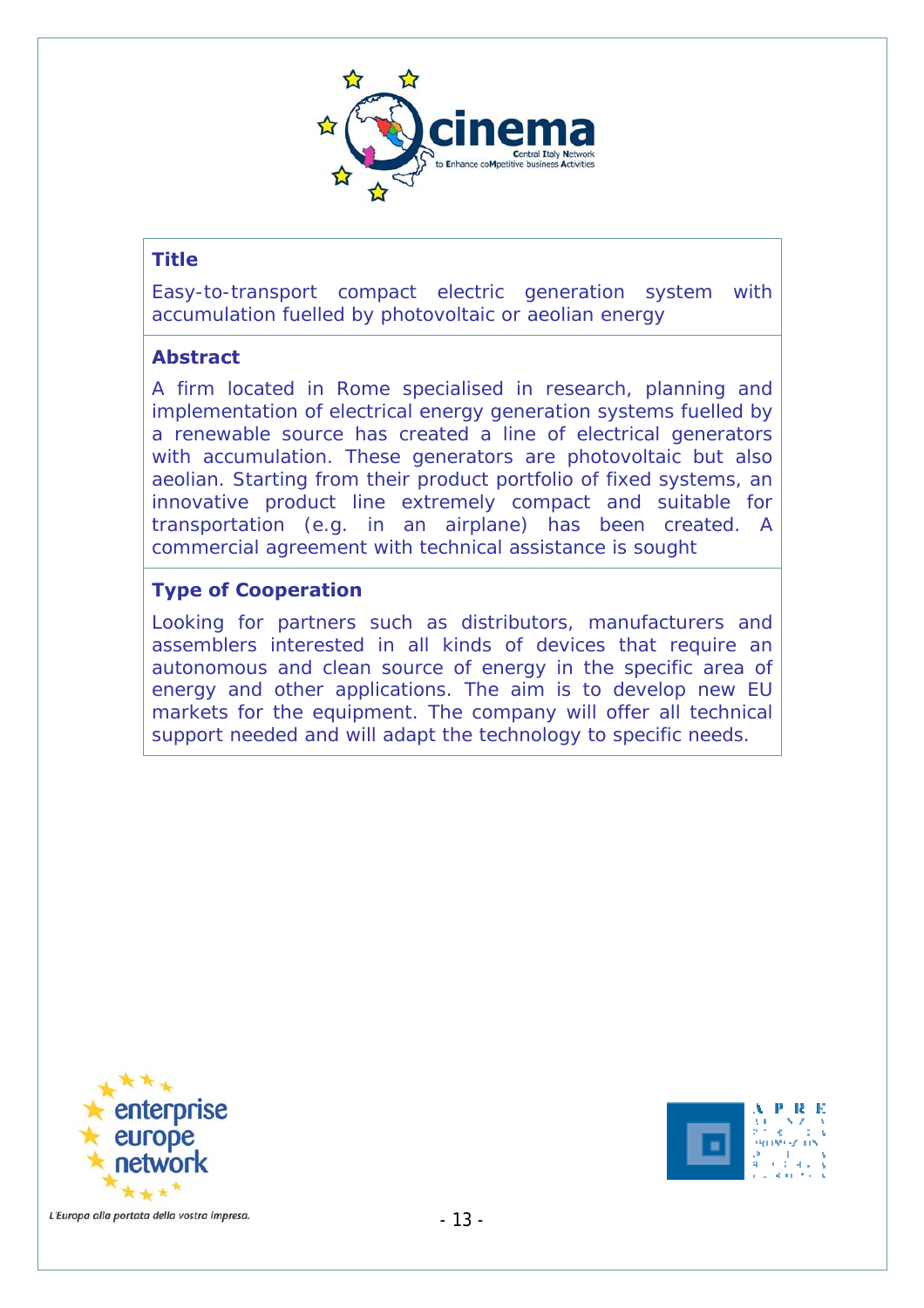

Induction generator (thermo- or chemical-based)

#### **Abstract**

An Italian SME active in the renewable energy domain offers an innovative induction system that generates electricity at room temperature by means of non-polluting and harmless chemical reactions. Thermosolar sources, as well as other sources (from waste disposals to domestic sources, thermo- or chemicalbased), can be used.

#### **Type of Cooperation**

Service companies and large enterprises active in the multiutility and in the power production/distribution field are sought for licence agreements, technical cooperation and manufacturing agreements.



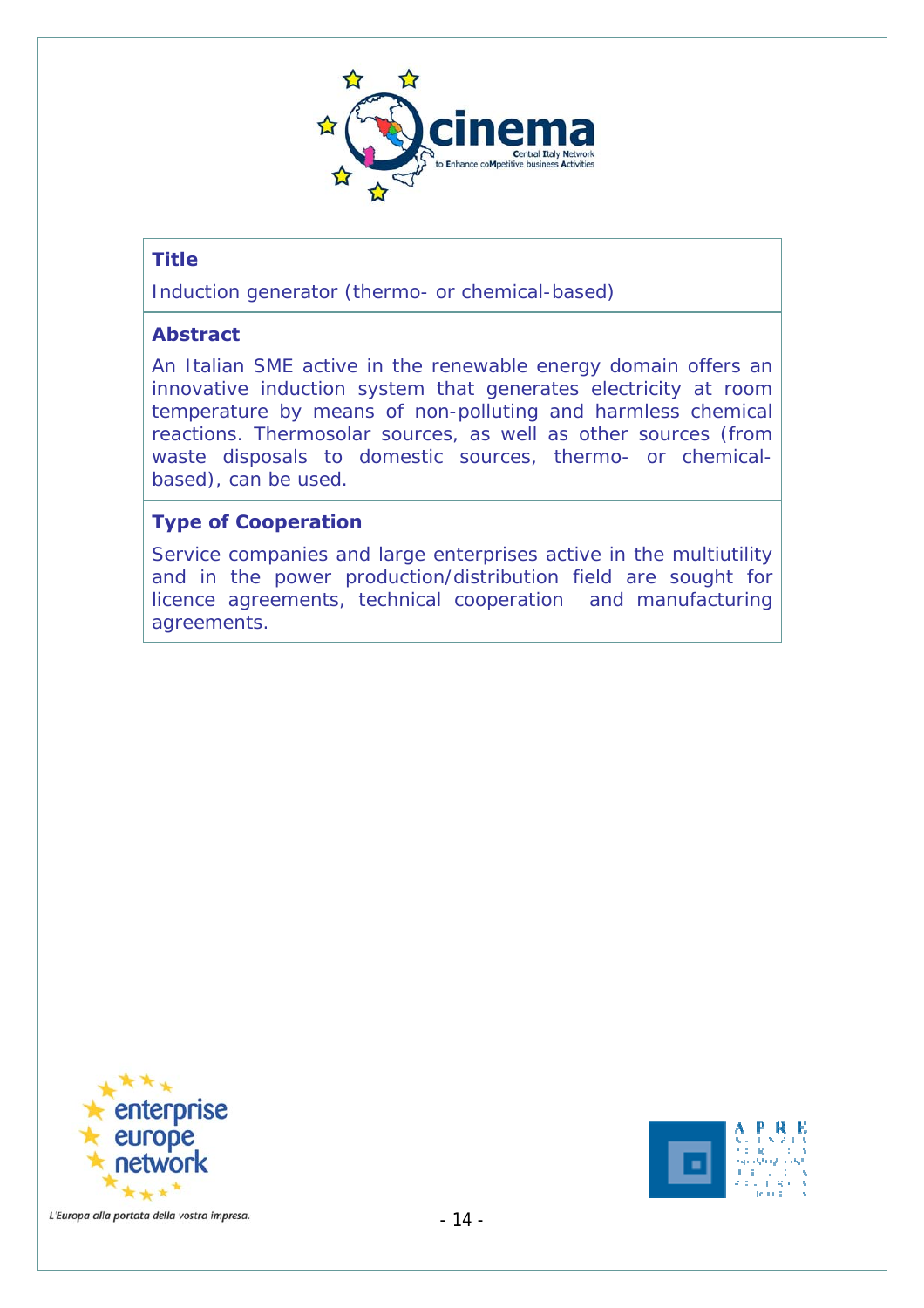

Energy management and energy efficiency in buildings

#### **Abstract**

An Italian company offers his expertise and know-how in the field of energy management and planning. By his consulting services the company is able to certificate the energy efficiency in buildings (i.e. by calculating the quality/price ratio that comes from the use of a new technology).

#### **Type of Cooperation**

The company is looking for technical co-operation partners License Agreement, Financial Resources, Commercial Agreement.